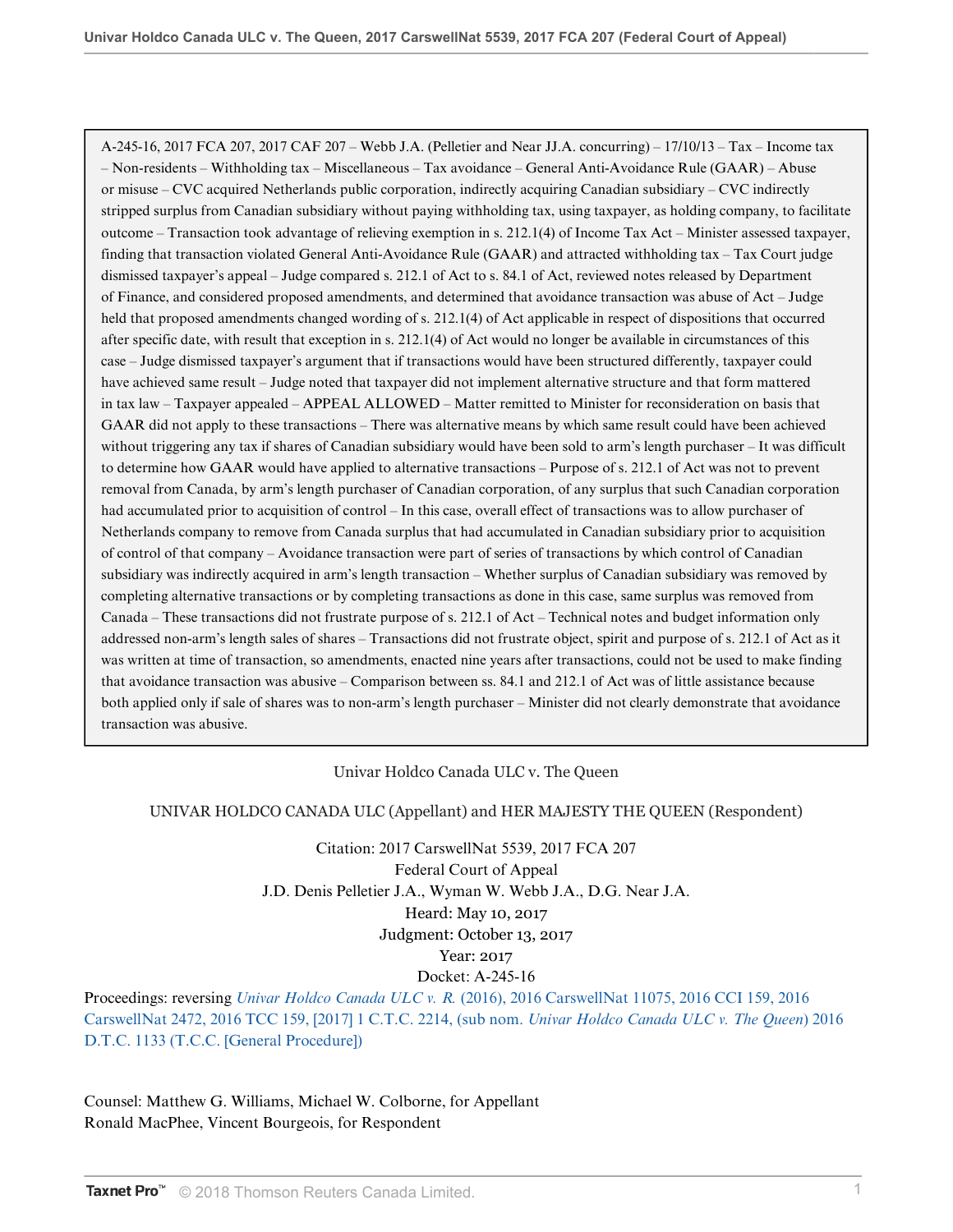## **Subject:**

Corporate and Commercial; Income Tax (Federal)

#### Table of Authorities

#### **Cases considered by** *Wyman W. Webb J.A.***:**

*Canada Trustco Mortgage Co. v. R.* [\(2005\), 2005 SCC 54, 2005 CarswellNat 3212, 2005 CarswellNat 3213,](http://v3.taxnetpro.com/Document/I8d7d939394245dece0440003ba833f85/View/FullText.html?originationContext=document&vr=3.0&rs=cblt1.0&transitionType=DocumentItem&contextData=(sc.Search)) (sub nom. *[Canada Trustco Mortgage Co. v. Canada](http://v3.taxnetpro.com/Document/I8d7d939394245dece0440003ba833f85/View/FullText.html?originationContext=document&vr=3.0&rs=cblt1.0&transitionType=DocumentItem&contextData=(sc.Search))*) 2005 D.T.C. 5523 (Eng.), (sub nom. *Hypothèques Trustco Canada v. Canada*[\) 2005 D.T.C. 5547 \(Fr.\), \[2005\] 5 C.T.C. 215, \(sub nom.](http://v3.taxnetpro.com/Document/I8d7d939394245dece0440003ba833f85/View/FullText.html?originationContext=document&vr=3.0&rs=cblt1.0&transitionType=DocumentItem&contextData=(sc.Search)) *Minister of National Revenue v. Canada Trustco Mortgage Co.*[\) 340 N.R. 1, 259 D.L.R. \(4th\) 193, \[2005\] S.C.J. No. 56, \[2005\] 2](http://v3.taxnetpro.com/Document/I8d7d939394245dece0440003ba833f85/View/FullText.html?originationContext=document&vr=3.0&rs=cblt1.0&transitionType=DocumentItem&contextData=(sc.Search)) S.C.R.  $601$  (S.C.C.) — referred to

*Copthorne Holdings Ltd. v. R.* [\(2011\), 2011 SCC 63, 2011 CarswellNat 5201, 2011 CarswellNat 5202,](http://v3.taxnetpro.com/Document/Ib6468171105f07f8e0440021280d79ee/View/FullText.html?originationContext=document&vr=3.0&rs=cblt1.0&transitionType=DocumentItem&contextData=(sc.Search)) [339 D.L.R. \(4th\) 385, \[2012\] 2 C.T.C. 29, 2012 D.T.C. 5006 \(Fr.\), 2012 D.T.C. 5007 \(Eng.\), \(sub nom.](http://v3.taxnetpro.com/Document/Ib6468171105f07f8e0440021280d79ee/View/FullText.html?originationContext=document&vr=3.0&rs=cblt1.0&transitionType=DocumentItem&contextData=(sc.Search)) *[Copthorne Holdings Ltd. v. Minister of National Revenue](http://v3.taxnetpro.com/Document/Ib6468171105f07f8e0440021280d79ee/View/FullText.html?originationContext=document&vr=3.0&rs=cblt1.0&transitionType=DocumentItem&contextData=(sc.Search))*) 424 N.R. 132, (sub nom. *Copthorne Holdings Ltd. v. Canada*[\) \[2011\] 3 S.C.R. 721, \[2011\] S.C.J. No. 63 \(S.C.C.\) — considered](http://v3.taxnetpro.com/Document/Ib6468171105f07f8e0440021280d79ee/View/FullText.html?originationContext=document&vr=3.0&rs=cblt1.0&transitionType=DocumentItem&contextData=(sc.Search))

*Duncan v. R.* [\(2002\), 2002 FCA 291, 2002 CarswellNat 1621, \(sub nom.](http://v3.taxnetpro.com/Document/I8d7d9393d13b5dece0440003ba833f85/View/FullText.html?originationContext=document&vr=3.0&rs=cblt1.0&transitionType=DocumentItem&contextData=(sc.Search)) *Water's Edge Village Estates (Phase II) Ltd. v. R.*[\) 2002 D.T.C. 7172, \[2002\] 4 C.T.C. 1, \(sub nom.](http://v3.taxnetpro.com/Document/I8d7d9393d13b5dece0440003ba833f85/View/FullText.html?originationContext=document&vr=3.0&rs=cblt1.0&transitionType=DocumentItem&contextData=(sc.Search)) *Water's Edge Village Estates (Phase II) Ltd. v. Minister of National Revenue*[\) 292 N.R. 98, \[2002\] F.C.J. No. 1031, \(sub nom.](http://v3.taxnetpro.com/Document/I8d7d9393d13b5dece0440003ba833f85/View/FullText.html?originationContext=document&vr=3.0&rs=cblt1.0&transitionType=DocumentItem&contextData=(sc.Search)) *Water's Edge Village Estates (Phase II) Ltd. v. R.*[\) \[2003\] 2 F.C. 25, 2002 CarswellNat 4557 \(Fed. C.A.\) — considered](http://v3.taxnetpro.com/Document/I8d7d9393d13b5dece0440003ba833f85/View/FullText.html?originationContext=document&vr=3.0&rs=cblt1.0&transitionType=DocumentItem&contextData=(sc.Search))

*Friedberg v. R.* [\(1991\), 92 D.T.C. 6031, \(sub nom.](http://v3.taxnetpro.com/Document/I8d7d93944a805dece0440003ba833f85/View/FullText.html?originationContext=document&vr=3.0&rs=cblt1.0&transitionType=DocumentItem&contextData=(sc.Search)) *Friedberg v. Canada*) [1992] 1 C.T.C. 1, (sub nom. *Friedberg v. Minister of National Revenue*[\) 135 N.R. 61, \[1991\] F.C.J. No. 1255, 1991 CarswellNat 669 \(Fed.](http://v3.taxnetpro.com/Document/I8d7d93944a805dece0440003ba833f85/View/FullText.html?originationContext=document&vr=3.0&rs=cblt1.0&transitionType=DocumentItem&contextData=(sc.Search)) [C.A.\) — considered](http://v3.taxnetpro.com/Document/I8d7d93944a805dece0440003ba833f85/View/FullText.html?originationContext=document&vr=3.0&rs=cblt1.0&transitionType=DocumentItem&contextData=(sc.Search))

## **Statutes considered:**

Can. *Income Tax Act*, R.S.C. 1985, c. 1 (5th Supp.) Generally — referred to Pt. I — referred to Pt. XIII — referred to s. 82 — referred to s.  $84(4)$  — referred to s. 84.1 — referred to s. 87 — referred to s. 88 — referred to s. 112 — referred to s.  $212(2)$  — considered ss.  $212-218.1$  — referred to s.  $212.1$  — considered s.  $212.1(1)$  — considered s.  $212.1(4)$  — considered s.  $245(3)$  — referred to s.  $245(4)$  — referred to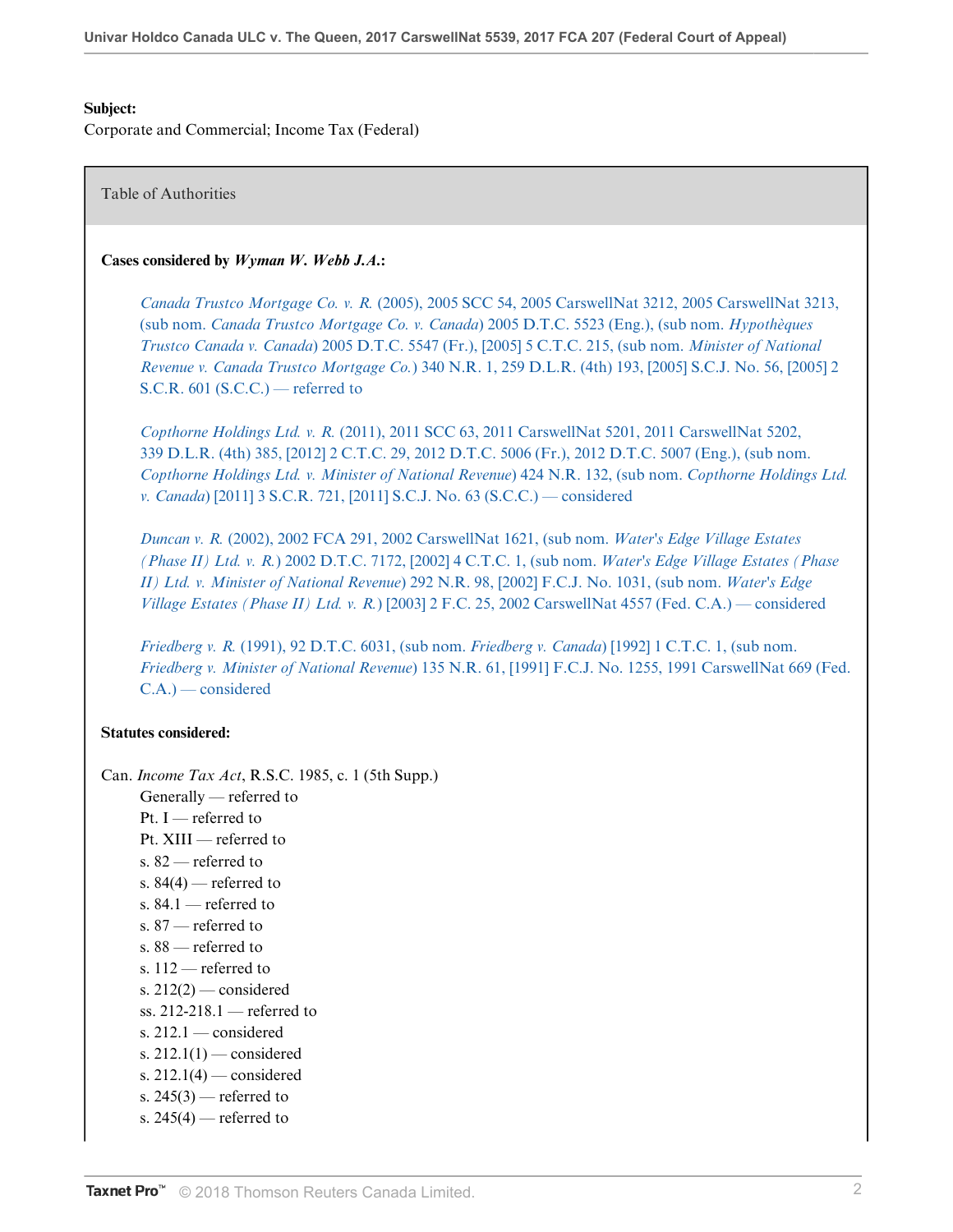# **Treaties considered:**

Treaties *Canada-United States Tax Convention*, 1980 Article XIII — referred to

APPEAL by taxpayer from judgment reported at *[Univar Holdco Canada ULC v. R.](http://v3.taxnetpro.com/Document/I36ec0ba146323b9ae0540021280d79ee/View/FullText.html?originationContext=document&vr=3.0&rs=cblt1.0&transitionType=DocumentItem&contextData=(sc.Search))* (2016), 2016 TCC 159, 2016 [CarswellNat 2472, \[2017\] 1 C.T.C. 2214, 2016 D.T.C. 1133, 2016 CCI 159, 2016 CarswellNat 11075 \(T.C.C. \[General](http://v3.taxnetpro.com/Document/I36ec0ba146323b9ae0540021280d79ee/View/FullText.html?originationContext=document&vr=3.0&rs=cblt1.0&transitionType=DocumentItem&contextData=(sc.Search)) [Procedure\]\)](http://v3.taxnetpro.com/Document/I36ec0ba146323b9ae0540021280d79ee/View/FullText.html?originationContext=document&vr=3.0&rs=cblt1.0&transitionType=DocumentItem&contextData=(sc.Search)), dismissing taxpayer's appeal from assessment finding that transactions violated general anti-avoidance rule.

*Wyman W. Webb J.A.***:**

1 This appeal arises as a result of the application of the general anti-avoidance rule (GAAR) under the *Income Tax Act*, R.S.C. 1985 (5th Supp.), c.1 (ITA) to certain transactions completed in 2007 that would otherwise allow a nonresident person, immediately following an arm's length acquisition of control of a Canadian corporation, to extract surplus from that corporation (which had accumulated prior to the acquisition of control of that corporation) without triggering a dividend under section 212.1 of the ITA. The Tax Court judge dismissed the appeal of Univar Holdco Canada ULC from the reassessment that applied GAAR [\(2016 TCC 159 \(T.C.C. \[General Procedure\]\)](http://v3.taxnetpro.com/Document/I36ec0ba146323b9ae0540021280d79ee/View/FullText.html?originationContext=document&vr=3.0&rs=cblt1.0&transitionType=DocumentItem&contextData=(sc.Search))).

2 For the reasons that follow, I would allow the appeal.

# **I. Background**

3 In 2007 Univar NV was a Netherlands public company that carried on a global business of acquiring chemicals in bulk and then processing, blending and repackaging them to sell to its customers. It carried on business in several countries, including Canada. CVC Capital Properties (CVC) made an offer to acquire the shares of Univar NV. The offer was conditional on CVC acquiring at least 95% of the outstanding shares of Univar NV and CVC receiving the necessary regulatory approvals. CVC received the required approvals and ultimately acquired 99.4% of the shares of Univar NV.

4 Univar Canada Ltd. (Univar Canada) was one of the corporations that formed part of the Univar NV corporate group. Univar Canada was of particular interest to the purchaser because it had accumulated a significant surplus. When CVC acquired Univar NV, all of the shares of Univar Canada were held by Univar North American Corporation, an American company (UNAC (US)). The adjusted cost base (ACB) of the shares of Univar Canada was \$10,000, the paid-up capital (PUC) of these shares was approximately \$911,729 and the fair market value of these shares was approximately \$889,000,000.

5 When the shares of Univar NV were acquired by CVC, the PUC and ACB of the shares of Univar Canada remained as noted above. A number of transactions were undertaken, as set out in paragraphs 27 to 41 of the reasons of the Tax Court judge. The result of these transactions was that Univar Canada was acquired by Univar Holdco Canada ULC, which was incorporated as part of these transactions. The American parent of Univar Holdco Canada ULC held a note payable by Univar Holdco Canada ULC in the amount of \$589,262,400. The PUC of the shares of Univar Holdco Canada ULC was \$302,436,000 and therefore the total of the PUC of the shares and the note held by the American parent of Univar Holdco Canada ULC was equal to the fair market value of the shares of Univar Canada.

6 The amount of the note payable by the Canadian company to its American parent company and the PUC of the shares of the Canadian company held by the American company before and after the transactions were:

|               | Before | After         |
|---------------|--------|---------------|
| Note Payable: | \$0    | \$589,262,400 |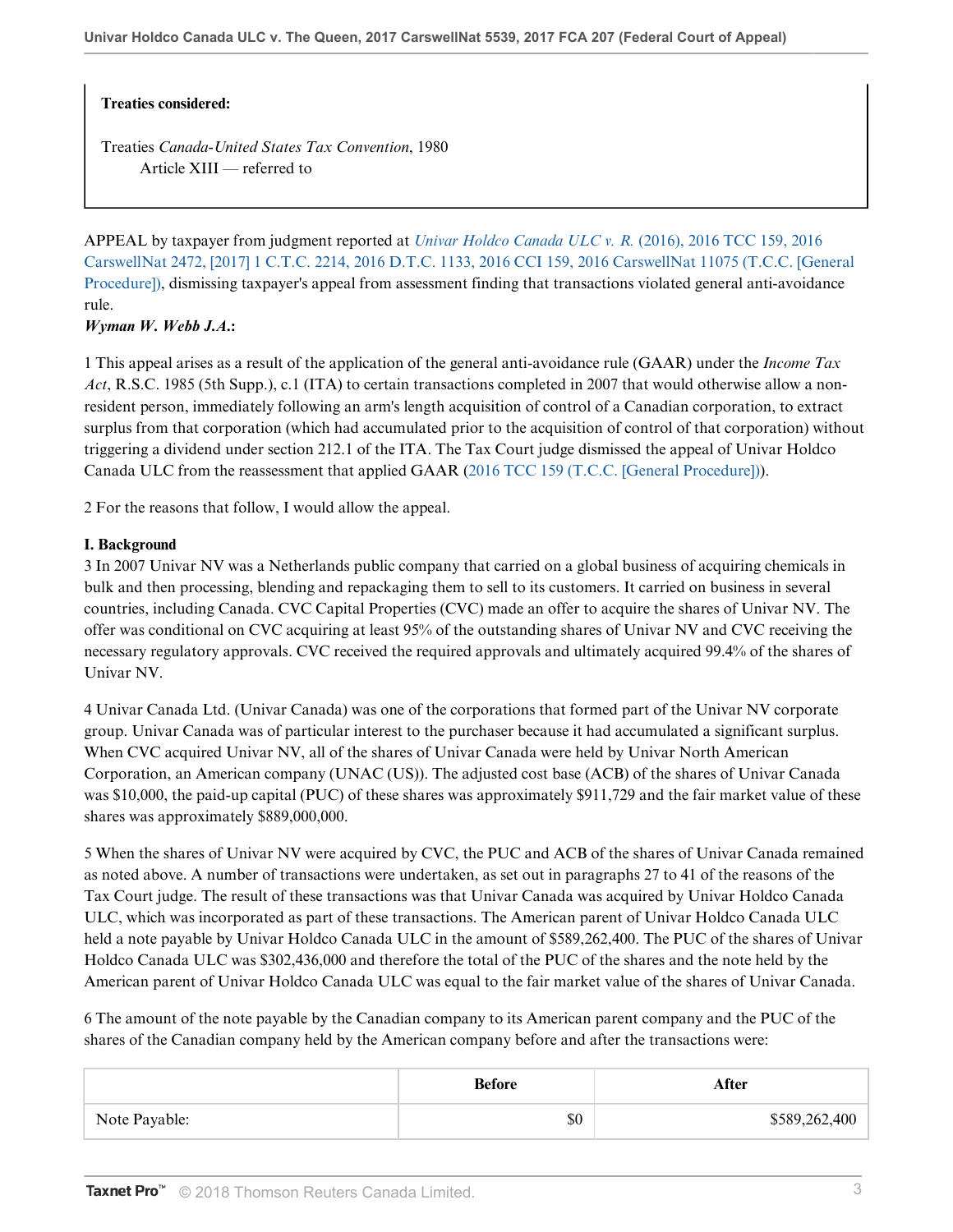|        | <b>Before</b> | After         |
|--------|---------------|---------------|
| PUC:   | \$911,729     | \$302,436,000 |
| Total: | \$911,729     | \$891,698,400 |

7 Prior to the transactions the amount that could be extracted by the American parent company without incurring Part XIII tax in Canada was \$911,729 and after the transaction it was significantly more (\$891,698,400).

8 The parties to the transactions relied on Article XIII of the *Canada-United States Tax Convention (1980)* to exempt from taxation in Canada any capital gain arising as part of the transactions and on the exception contained in subsection 212.1(4) of the ITA to avoid the deemed dividend that would otherwise arise under subsection 212.1(1) of the ITA when the shares of Univar Canada were transferred by its American shareholder to Univar Holdco Canada ULC. As part of the transactions, the corporate group was reorganized so that the conditions of subsection 212.1(4) of the ITA were satisfied in that the American shareholder of Univar Canada was owned by Univar Holdco Canada ULC, immediately before the shares of Univar Canada were transferred to Univar Canada Holdco ULC. The issue related to GAAR was the structuring of the transactions to satisfy the conditions of subsection 212.1(4) of the ITA.

9 The taxpayer acknowledged that there was a tax benefit in avoiding the Part XIII tax which would have been applicable if the exception in subsection 212.1(4) did not apply and that there was an avoidance transaction as defined in subsection 245(3) of the ITA. The only issue was whether the avoidance transaction was abusive (subsection 245(4) of the ITA; *[Copthorne Holdings Ltd. v. R.](http://v3.taxnetpro.com/Document/Ib6468171105f07f8e0440021280d79ee/View/FullText.html?originationContext=document&vr=3.0&rs=cblt1.0&transitionType=DocumentItem&contextData=(sc.Search))*, 2011 SCC 63 (S.C.C.) , at para. 33 [*[Copthorne](http://v3.taxnetpro.com/Document/Ib6468171105f07f8e0440021280d79ee/View/FullText.html?originationContext=document&vr=3.0&rs=cblt1.0&transitionType=DocumentItem&contextData=(sc.Search))* ]).

10 The Tax Court judge, in examining the context and purpose of section 212.1 of the ITA, compared section 212.1 to section 84.1; reviewed the notes released by the Department of Finance; and considered the amendments proposed in the 2016 Budget (that have since been implemented) and determined that, in her view, the avoidance transaction was an abuse of the ITA. The 2016 amendments changed the wording of subsection 212.1(4) of the ITA applicable in respect of dispositions that occur after March 21, 2016. The result of these amendments is that the exception in subsection 212.1(4) of the ITA would no longer be available in the circumstances of this case.

11 The Tax Court judge also dismissed the taxpayer's argument that if the transactions would have been structured differently the taxpayer could have achieved the same result. The Tax Court judge, in relation to this argument, simply noted in paragraph 106 of her reasons that the taxpayer "did not implement this alternative structure and in tax law, form matters" (citing *Friedberg v. R.* [\(1991\), \[1992\] 1 C.T.C. 1, 92 D.T.C. 6031 \(Fed. C.A.\)](http://v3.taxnetpro.com/Document/I8d7d93944a805dece0440003ba833f85/View/FullText.html?originationContext=document&vr=3.0&rs=cblt1.0&transitionType=DocumentItem&contextData=(sc.Search)) at paragraph 5 [*[Friedberg](http://v3.taxnetpro.com/Document/I8d7d93944a805dece0440003ba833f85/View/FullText.html?originationContext=document&vr=3.0&rs=cblt1.0&transitionType=DocumentItem&contextData=(sc.Search))* ]).

# **II. Issue**

12 The issue in this appeal is whether the avoidance transaction undertaken by the taxpayer was abusive.

# **III. Relevant Provisions of the ITA**

13 As noted by the Tax Court judge in paragraph 56 of her reasons, the particular section that was alleged to have been misused is section 212.1 of the ITA. The relevant parts of section 212.1 are subsections (1) and (4) and in 2007, these read as follows:

212.1 (1) If a non-resident person, a designated partnership or a non-resident-owned investment corporation (in this section referred to as the "non-resident person") disposes of shares (in this section referred to as the "subject shares") of any class of the capital stock of a corporation resident in Canada (in this section referred to as the "subject corporation") to another corporation resident in Canada (in this section referred to as the "purchaser corporation") with which the non-resident person does not (otherwise than because of a right referred to in paragraph 251(5)(b)) deal at arm's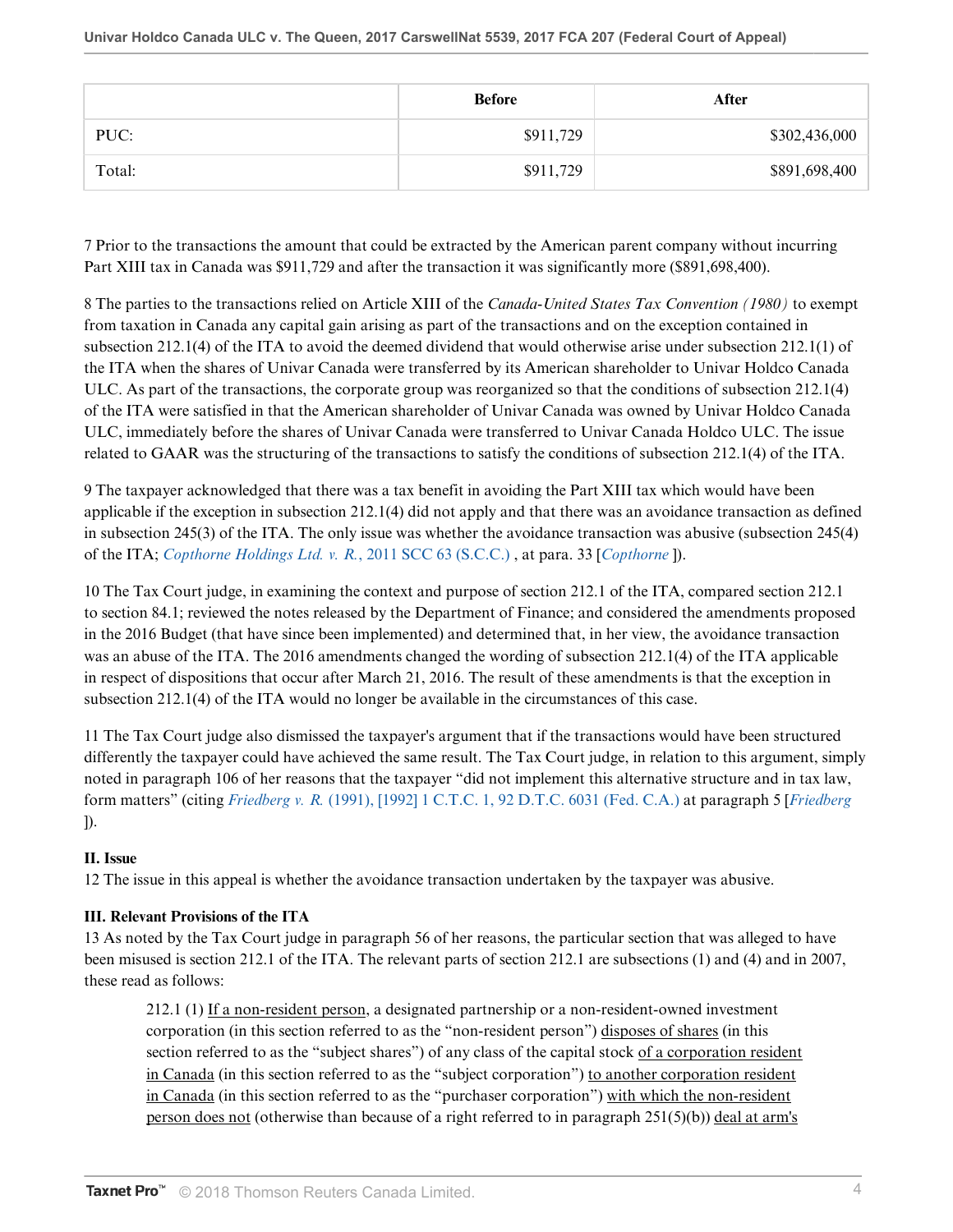length and, immediately after the disposition, the subject corporation is connected (within the meaning that would be assigned by subsection 186(4) if the references in that subsection to "payer corporation" and "particular corporation" were read as "subject corporation" and "purchaser corporation", respectively) with the purchaser corporation,

(a) the amount, if any, by which the fair market value of any consideration (other than any share of the capital stock of the purchaser corporation) received by the non-resident person from the purchaser corporation for the subject shares exceeds the paid-up capital in respect of the subject shares immediately before the disposition shall, for the purposes of this Act, be deemed to be a dividend paid at the time of the disposition by the purchaser corporation to the non-resident person and received at that time by the non-resident person from the purchaser corporation; and

(b) in computing the paid-up capital at any particular time after March 31, 1977 of any particular class of shares of the capital stock of the purchaser corporation, there shall be deducted that proportion of the amount, if any, by which the increase, if any, by virtue of the disposition, in the paid-up capital, computed without reference to this section as it applies to the disposition, in respect of all of the shares of the capital stock of the purchaser corporation exceeds the amount, if any, by which

> (i) the paid-up capital in respect of the subject shares immediately before the disposition exceeds

(ii) the fair market value of the consideration described in paragraph  $212.1(1)(a)$ ,

that the increase, if any, by virtue of the disposition, in the paid-up capital, computed without reference to this section as it applies to the disposition, in respect of the particular class of shares is of the increase, if any, by virtue of the disposition, in the paid-up capital, computed without reference to this section as it applies to the disposition, in respect of all of the issued shares of the capital stock of the purchaser corporation.

…

(4) Notwithstanding subsection 212.1(1), this section does not apply in respect of a disposition by a non-resident corporation of shares of a subject corporation to a purchaser corporation that immediately before the disposition controlled the non-resident corporation.

# (emphasis added)

212.1 (1) Si une personne non-résidente, une société de personnes désignée ou une société de placement appartenant à des non-résidents (appelées «non-résident» au présent article) dispose d'actions (appelées «actions en cause» au présent article) d'une catégorie du capital-actions d'une société résidant au Canada (appelée «société en cause» au présent article) en faveur d'une autre société résidant au Canada (appelée «acheteur» au présent article) avec laquelle le non-résident a un lien de dépendance—autrement qu'en vertu d'un droit visé à l'alinéa 251(5)b)—et si, immédiatement après la disposition, la société en cause est rattachée (au sens du paragraphe 186(4), à supposer que les termes «société payante» et «société donnée» y soient remplacés respectivement par «société en cause» et «acheteur») à l'acheteur, les règles suivantes s'appliquent:

a) l'excédent éventuel de la juste valeur marchande de la contrepartie—sauf la contrepartie qui consiste en actions du capital-actions de l'acheteur—que le non-résident reçoit de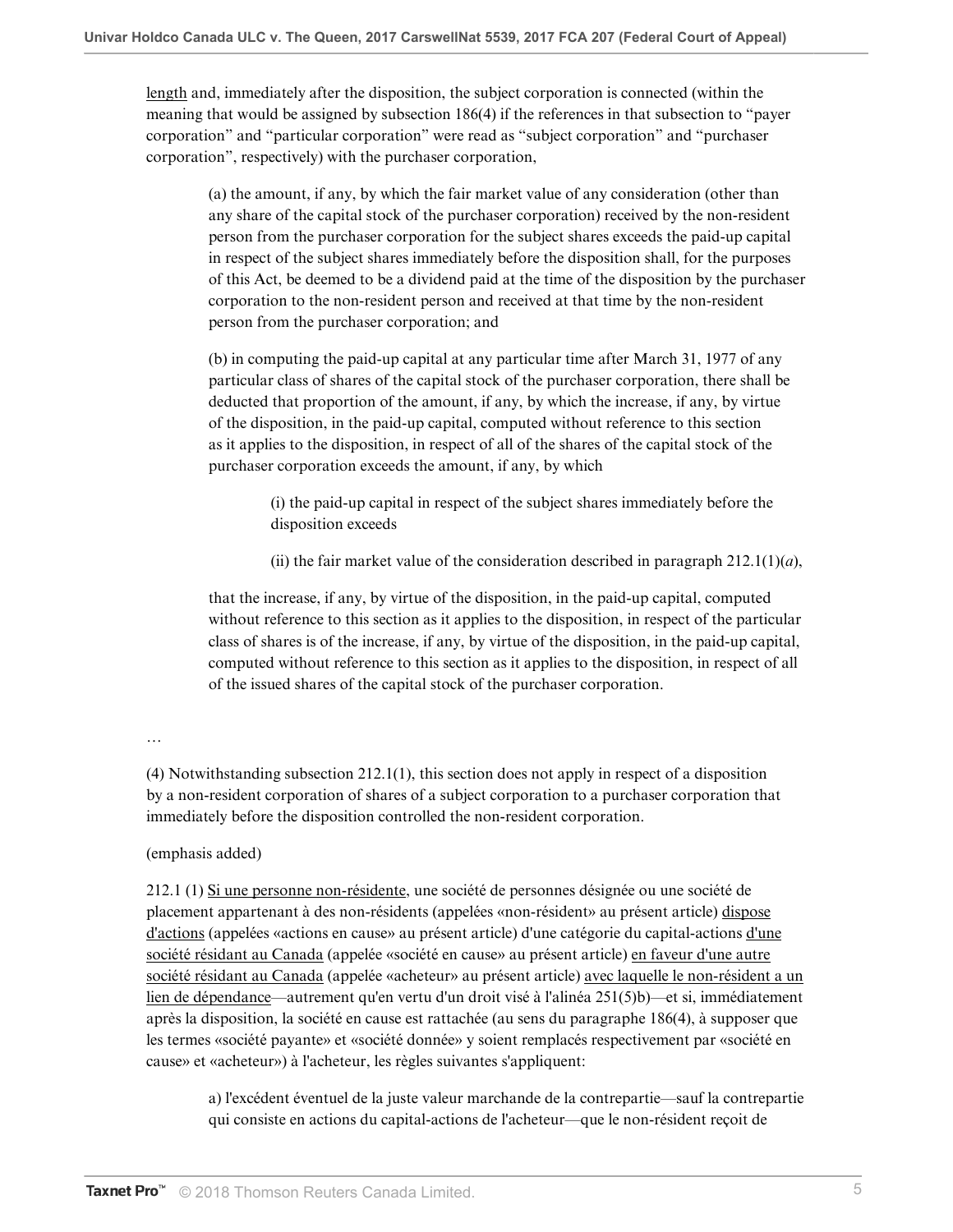l'acheteur pour les actions en cause sur le capital versé au titre des actions en cause immédiatement avant la disposition, est réputé être, pour l'application de la présente loi, un dividende versé au moment de la disposition par l'acheteur au non-résident et reçu, à ce moment, par le non-résident de l'acheteur;

b) dans le calcul du capital versé, à un moment donné après le 31 mars 1977, d'une catégorie donnée d'actions du capital-actions de l'acheteur, il faut déduire le produit de la multiplication de l'excédent éventuel du montant de l'augmentation, à la suite de la disposition, dans le capital versé, calculé compte non tenu du présent article tel qu'il s'applique à la disposition, à l'égard de toutes les actions du capital-actions de l'acheteur sur l'excédent du montant visé au sous-alinéa (i) sur le montant visé au sous-alinéa (ii):

> (i) le capital versé à l'égard des actions en cause immédiatement avant la disposition,

(ii) la juste valeur marchande de la contrepartie visée à l'alinéa *a*),

par le rapport entre l'augmentation, à la suite de la disposition, dans le capital versé, calculé compte non tenu du présent article tel qu'il s'applique à la disposition, à l'égard de la catégorie donnée d'actions, et l'augmentation, à la suite de la disposition, dans le capital versé, calculé compte non tenu du présent article tel qu'il s'applique à la disposition, à l'égard de toutes les actions émises du capital-actions de l'acheteur.

…

(4) Malgré le paragraphe (1), le présent article ne s'applique pas aux dispositions, faites par une société non-résidente, d'actions de la société en cause en faveur de l'acheteur qui, immédiatement avant la disposition, contrôlait la société non-résidente.

(soulignement ajouté)

## **IV. Analysis**

14 Part XIII of the ITA (sections 212 to 218.1) imposes a tax on certain types of income paid or credited by a person resident in Canada to a non-resident person. In particular subsection 212(2) imposes a tax on any dividends that are paid or credited (or that are deemed to be paid or credited) by a corporation resident in Canada to a non-resident person. Capital gains realized by a non-resident person on the disposition of shares of a Canadian corporation may be exempt from tax as a result of a tax treaty between Canada and the country where the non-resident person resides. For example, Article XIII of the *Canada-United States Tax Convention (1980)* provides an exemption from tax in Canada on any capital gain realized by a resident of the United States on a disposition of shares of a Canadian corporation provided that the value of the shares is not derived principally from real property situated in Canada.

15 To avoid the withholding tax on dividends imposed under the ITA, residents of a country with which Canada has a tax convention that exempts capital gains from tax in Canada would prefer a capital gain rather than a dividend. Section 212.1 of the ITA was introduced to prevent a non-resident person from indirectly extracting from Canada accumulated surplus in a Canadian corporation (Targetco) in a non-arm's length transaction. Accumulated surplus in this context would mean net assets (assets minus liabilities) in excess of the PUC of the shares. Without section 212.1 of the ITA, a non-resident person could sell the shares of Targetco to another Canadian corporation (with which the vendor does not deal at arm's length) for non-share consideration and realize a capital gain that would not be taxable in Canada as a result of an applicable tax convention. Section 212.1 of the ITA would, however, convert what would otherwise have been a capital gain into a deemed dividend to the extent that the amount paid exceeds the PUC of the shares that are transferred.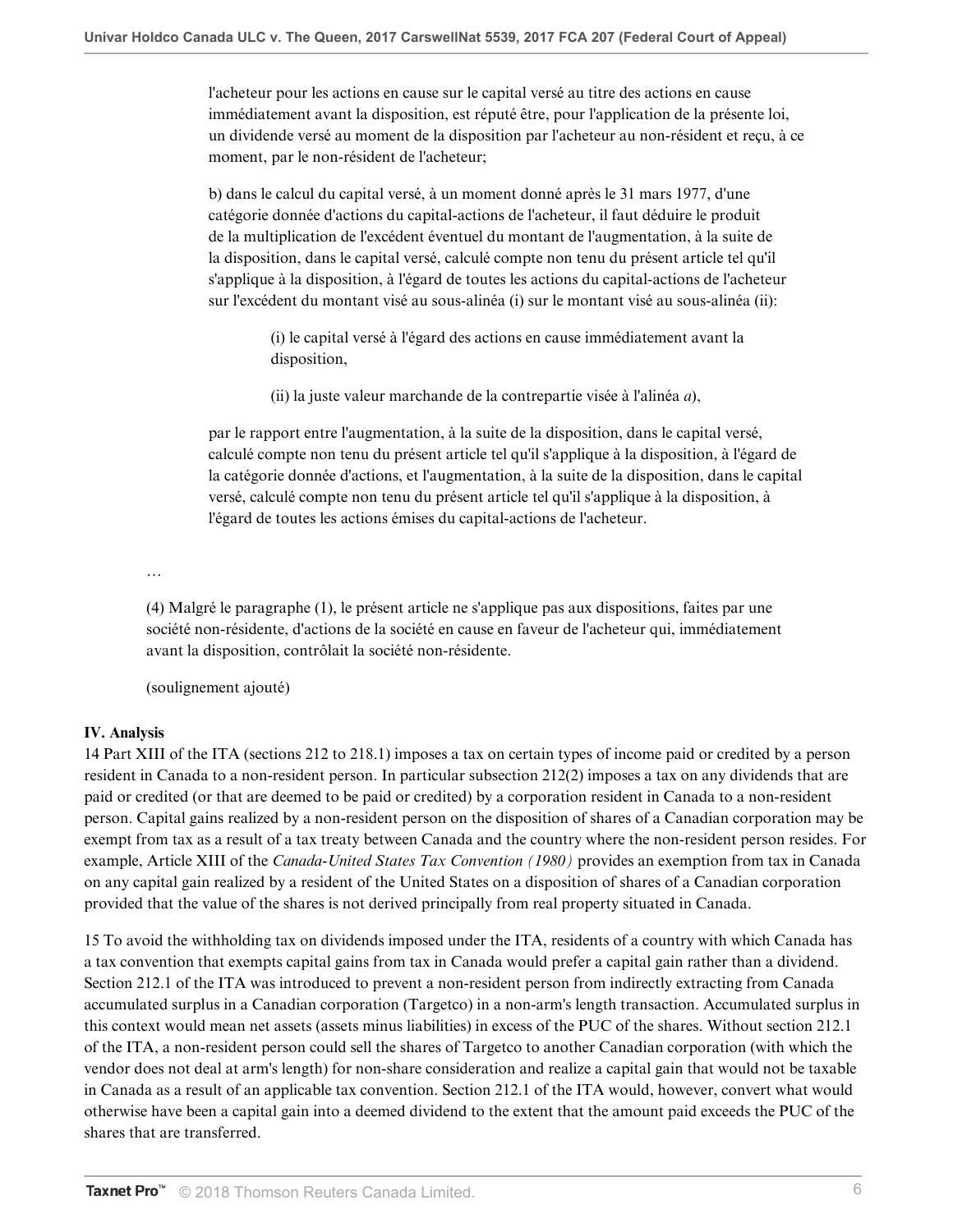16 However, section 212.1 of the ITA does not apply to all transactions. Notably, it does not apply if the shares of the Canadian corporation are sold to an arm's length purchaser. As a result, a non-resident person who owns shares of a Canadian corporation with an accumulated surplus can sell the shares to any Canadian corporation with which the vendor deals at arm's length and realize a capital gain. If there is an exemption under an applicable tax treaty for the capital gain that would arise on the sale of the shares, the vendor would not be required to pay any tax in Canada in relation to the transaction. Therefore, the vendor could indirectly extract the surplus accumulated in a Canadian corporation by selling the shares to an arm's length purchaser.

17 The taxpayer submitted that, in the context of an arm's length sale of shares, the following transactions could have been completed to achieve the same result as was realized in this case if GAAR did not apply. An American corporation owned by the purchaser (who would be dealing at arm's length with Univar NV and its subsidiaries) could have formed a Canadian corporation (AcquisitionCo) and advanced to AcquisitionCo an amount equal to the promissory note in this case (\$589,262,400) and contributed capital to AcquisitionCo in an amount equal to the PUC of the shares in this case (\$302,436,000). AcquisitionCo could then have used the funds that it received to purchase the shares of Univar Canada from UNAC (US). The vendor would have realized a capital gain because the shares were sold to an arm's length purchaser.

18 AcquisitionCo could then repay the American parent the amount that it had advanced to AcquisitionCo and reduce the PUC of its shares by paying to its American parent an amount equal to the PUC of those shares without triggering any dividend for the purposes of the ITA (subs. 84(4) of the ITA). The surplus in Univar Canada could have been used to fund the repayment of the amount advanced and reduction of PUC as dividends could flow from a taxable Canadian corporation to another corporation resident in Canada without incurring any tax under Part I of the ITA (sections 82 and 112 of the ITA). Alternatively, Univar Canada could have been amalgamated with or wound up into AcquisitionCo (sections 87 and 88 of the ITA).

19 The Tax Court judge dismissed these transactions because they were not the transactions that were completed. As support for this proposition, the Tax Court judge referred to *[Friedberg](http://v3.taxnetpro.com/Document/I8d7d93944a805dece0440003ba833f85/View/FullText.html?originationContext=document&vr=3.0&rs=cblt1.0&transitionType=DocumentItem&contextData=(sc.Search))* . However, this was not a GAAR case. In GAAR cases the issue is whether the taxpayer has abused the provisions of the ITA. In my view, these alternative transactions are a relevant factor in determining whether or not there has been an abuse of the provisions of the ITA. If the taxpayer can illustrate that there are other transactions that could have achieved the same result without triggering any tax, then, in my view, this would be a relevant consideration in determining whether or not the avoidance transaction is abusive.

20 The response of the Crown to these alternative transactions was not that there would be any provision that would result in tax being paid. Rather the Crown submitted that the Canada Revenue Agency would have considered whether GAAR would have been applied if the alternative transactions would have been completed. However, it is difficult to determine how GAAR would have applied to the revised transactions. Since UNAC (US) would have sold the shares of Univar Canada to an arm's length purchaser, it would seem clear that this transaction would not have resulted in the application of subsection 212.1 of the ITA. Since AcquisitionCo would have been fully funded by a non-resident corporation, the amount of the outstanding promissory note and PUC of the shares held by the non-resident parent corporation would simply reflect the amounts that had been contributed to AcquisitionCo by its American parent. When the promissory note is paid or the PUC of the shares of AcquisitionCo is reduced, the parent company is simply being repaid what it invested in AcquisitionCo. In my view, the alternative means by which the same result could have been realized is a relevant consideration in determining whether or not the avoidance transaction was abusive.

21 The first step in determining whether an avoidance transaction is abusive is to determine the object, spirit and purpose of the provisions that give rise to the tax benefit (*[Canada Trustco Mortgage Co. v. R.](http://v3.taxnetpro.com/Document/I8d7d939394245dece0440003ba833f85/View/FullText.html?originationContext=document&vr=3.0&rs=cblt1.0&transitionType=DocumentItem&contextData=(sc.Search))*, 2005 SCC 54, [2005] 2 [S.C.R. 601 \(S.C.C.\)](http://v3.taxnetpro.com/Document/I8d7d939394245dece0440003ba833f85/View/FullText.html?originationContext=document&vr=3.0&rs=cblt1.0&transitionType=DocumentItem&contextData=(sc.Search)) at para. 44; *[Copthorne](http://v3.taxnetpro.com/Document/Ib6468171105f07f8e0440021280d79ee/View/FullText.html?originationContext=document&vr=3.0&rs=cblt1.0&transitionType=DocumentItem&contextData=(sc.Search))* , at para. 69). The wording of section 212.1 and the alternative transactions described above illustrate a clear dividing line between an arm's length sale of shares and a non-arm's length sale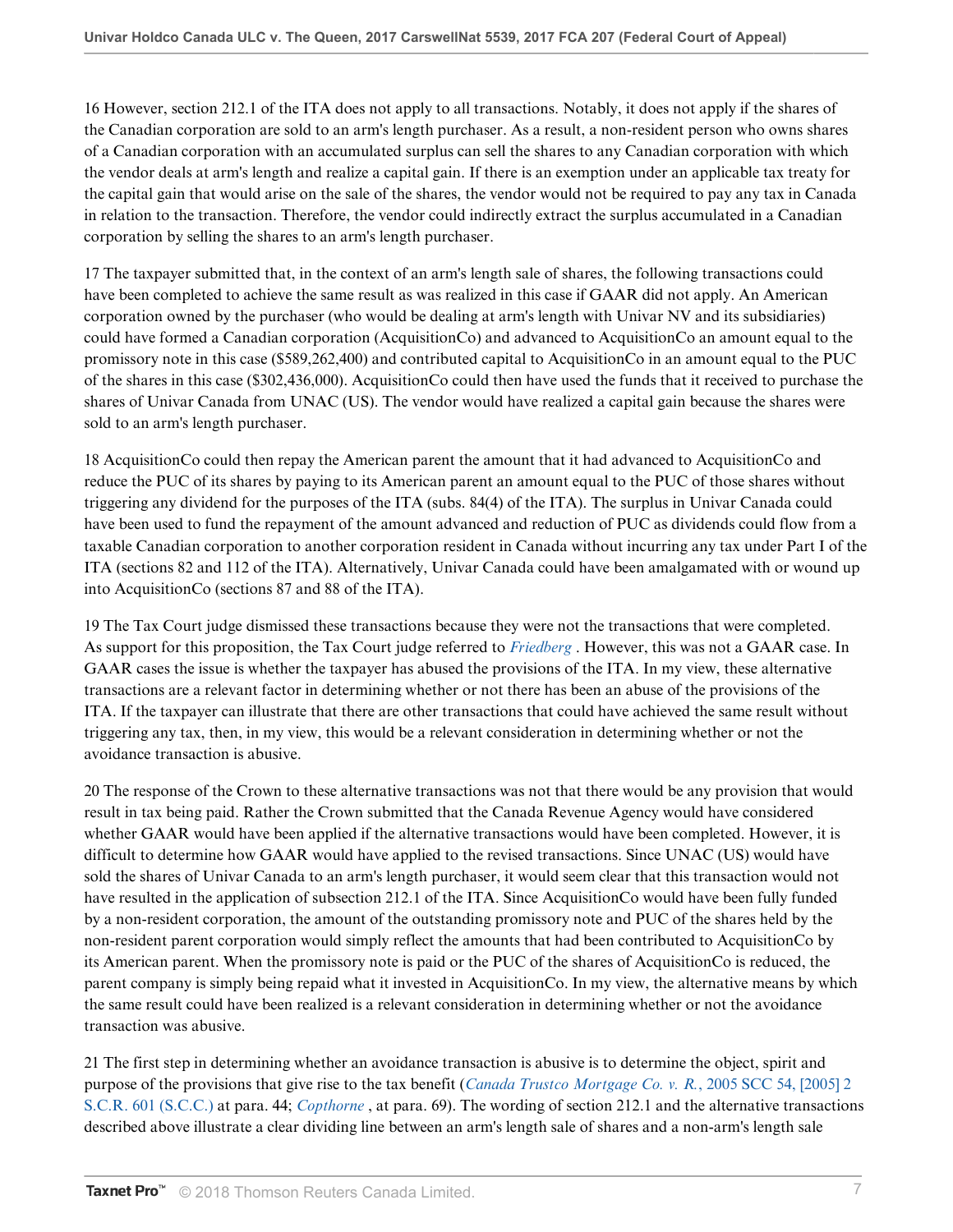of shares. If shares of a Canadian corporation with an accumulated surplus are sold by a non-resident vendor to another Canadian corporation with whom that vendor is dealing at arm's length, section 212.1 of the ITA does not apply. A non-resident person could provide funds to the Canadian purchaser to fund the purchase price for the shares and following the closing use the surplus in the Canadian corporation that was acquired to repay that non-resident person the funds that were advanced. Thus, in my view, the purpose of section 212.1 of the ITA was not to prevent the removal from Canada, by an arm's length purchaser of a Canadian corporation, of any surplus that such Canadian corporation had accumulated prior to the acquisition of control.

22 In this case, the overall effect of the transactions was to allow the purchaser of Univar NV to remove from Canada the surplus that had accumulated in Univar Canada prior to the acquisition of control of that company. The transactions were completed very shortly after the closing of the purchase of the shares of Univar NV (Univar Canada's ultimate parent company). The shares of Univar NV were acquired in an arm's length transaction and, at the time that such shares were acquired, the avoidance transaction was contemplated. Therefore, the avoidance transaction would be part of the series of transactions by which control of Univar Canada was indirectly acquired in an arm's length transaction. Whether the surplus of the Canadian corporation is removed by completing the alternative transactions described in paragraph 17 above or by completing the transactions that were done in this case, the same surplus is removed from Canada. Therefore, in my view, these transactions do not frustrate the purpose of section 212.1 of the ITA.

23 The Technical Notes and Budget Supplementary Information to which the Tax Court judge referred only address non-arm's length sales of shares. They do not identify any concern arising from a removal of surplus if the shares of the Canadian corporation are sold to an arm's length purchaser.

24 The Tax Court judge in her reasons concludes that the proposed amendment to subsection 212.1(4) of the ITA is a relevant consideration in determining the purpose of section 212.1. She relied on *Duncan v. R.*[, 2002 FCA 291,](http://v3.taxnetpro.com/Document/I8d7d9393d13b5dece0440003ba833f85/View/FullText.html?originationContext=document&vr=3.0&rs=cblt1.0&transitionType=DocumentItem&contextData=(sc.Search)) [\[2003\] 2 F.C.R. 25 \(Fed. C.A.\)](http://v3.taxnetpro.com/Document/I8d7d9393d13b5dece0440003ba833f85/View/FullText.html?originationContext=document&vr=3.0&rs=cblt1.0&transitionType=DocumentItem&contextData=(sc.Search)) [*[Water's Edge](http://v3.taxnetpro.com/Document/I8d7d9393d13b5dece0440003ba833f85/View/FullText.html?originationContext=document&vr=3.0&rs=cblt1.0&transitionType=DocumentItem&contextData=(sc.Search))* ] in deciding that the proposed amendment contained in the 2016 Budget was relevant in determining whether there was an abuse of the provisions of the ITA. In *[Water's Edge](http://v3.taxnetpro.com/Document/I8d7d9393d13b5dece0440003ba833f85/View/FullText.html?originationContext=document&vr=3.0&rs=cblt1.0&transitionType=DocumentItem&contextData=(sc.Search))* a U.S. partnership had acquired a computer in 1982 for \$3.7 million (US). The computer had been fully depreciated for U.S. tax purposes by 1991. In 1991 the appellants, along with three other individuals, acquired approximately 93.5% of the U.S. partnership for \$320,000. The partnership transferred the computer to another limited partnership for \$50,000, claiming a terminal loss for the purposes of the ITA of \$4,486,940, which was reduced to \$4,441,390 as a result of income earned by the partnership. The appellants claimed their respective share of the net terminal loss.

25 In paragraphs 37 to 45 of *[Water's Edge](http://v3.taxnetpro.com/Document/I8d7d9393d13b5dece0440003ba833f85/View/FullText.html?originationContext=document&vr=3.0&rs=cblt1.0&transitionType=DocumentItem&contextData=(sc.Search))* , Noël J.A. (as he then was), writing on behalf of this Court, outlined the capital cost system under the ITA. In paragraph 42, after noting that the language of the provisions of the ITA supported the claiming of the terminal loss, he noted that:

42 [...] This result, although it flows from the clear words of paragraph 13(21)(f) and subsection 20(16), is contrary to the scheme of the capital cost allowance provisions which limits the deduction of capital expenditures to those incurred for the purpose of earning income under the Act.

26 In paragraph 44, it was also noted that:

44 There can be no doubt that the object and spirit of the relevant provisions is to provide for the recognition of money spent to acquire qualifying assets to the extent that they are consumed in the income earning process under the Act.

27 These conclusions that the result was contrary to the scheme of the ITA and that "the object and spirit of the relevant provisions is to provide for the recognition of money spent to acquire qualifying assets to the extent that they are consumed in the income earning process under the Act" were reached before there was any discussion of the amendments that were made to the ITA. The amendments were discussed in paragraphs 46 and 47: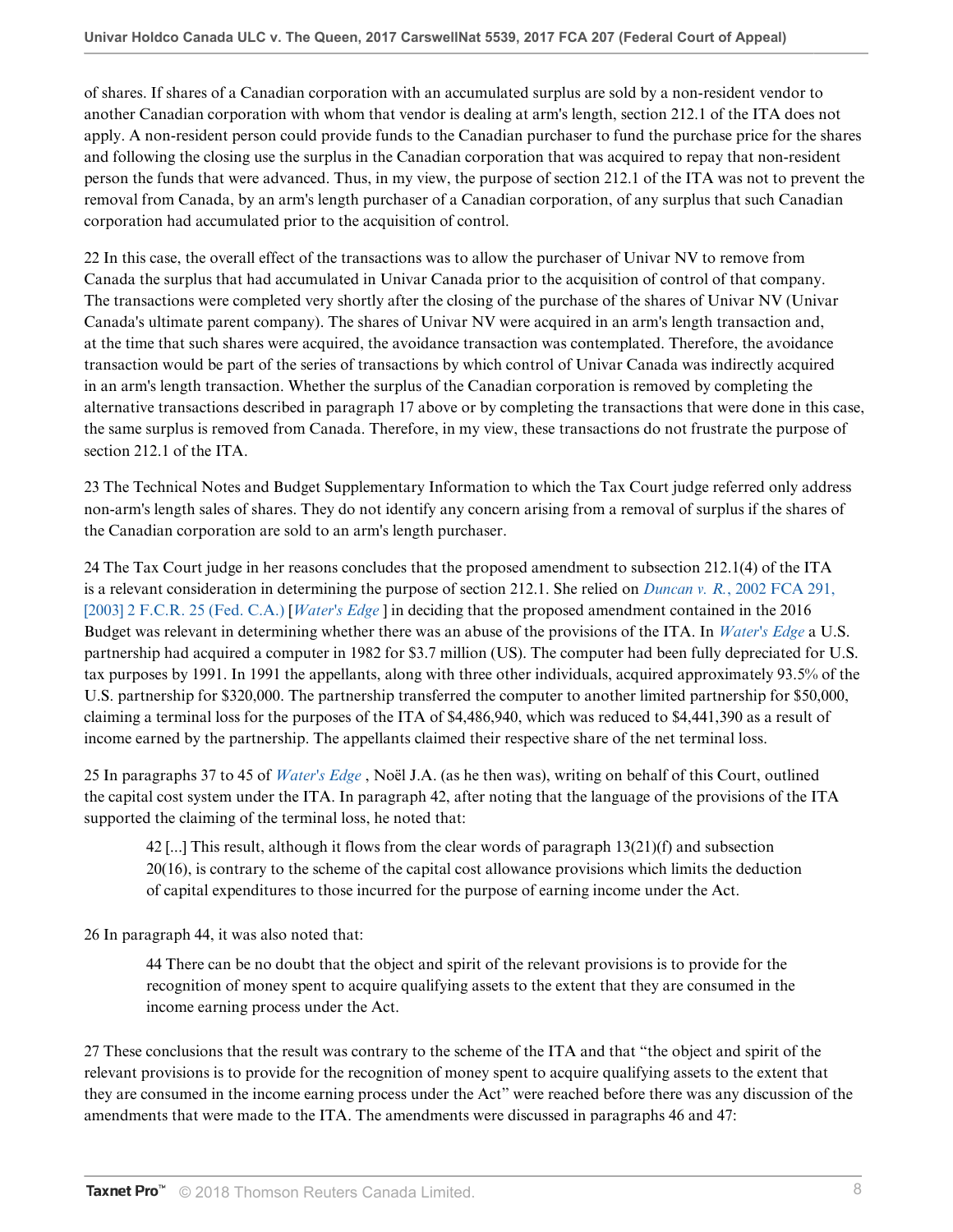46 Counsel for the appellant relied on the subsequent addition of subsection 96(8) to the Act to argue that the transactions in issue do not offend any unwritten rule or policy. Subsection 96(8) was added by S.C. 1994, c. 21, and made applicable after December 21, 1992. Paragraph 96(8)(a) is of direct relevance. It specifically counters the result achieved by the appellants in this case by deeming the cost of acquisition of depreciable assets held by a foreign partnership to an incoming Canadian partner to be the lesser of its fair market value or its capital cost determined according to the ordinary rules.

47 Counsel argued that the prospective addition of subsection 96(8) demonstrates unequivocally that the transactions in issue did not offend the object and spirit of the Act at the time when they took place. I rather think that this amendment demonstrates that Parliament moved as quickly as it could to close the loophole exploited by the appellants precisely because the result achieved was anomalous having regard to the object and spirit of the relevant provisions of the Act.

28 The amendments to the ITA were not raised as support for the finding that GAAR applied. Rather they were advanced as an argument by the appellant that GAAR should not apply because the ITA was subsequently amended to close the loophole. This case does not support the proposition that subsequent amendments to the ITA will necessarily reinforce or confirm that transactions that are caught by the amendments would be considered to be abusive before the amendments are enacted.

29 In the case before us the amendments were enacted approximately 9 years after the transactions were completed. In my view, the transactions did not clearly frustrate the object, spirit and purpose of section 212.1 of the ITA as it was written in 2007 and therefore the 2016 amendments cannot be used to make a finding that the avoidance transaction was abusive.

30 The comparison between sections 84.1 and 212.1 of the ITA is also of little assistance in this matter. Both sections 84.1 and 212.1 only apply if the sale of the shares is to a non-arm's length purchaser. Therefore, neither section would apply to a transaction in which shares are sold to an arm's length purchaser. As well section 84.1 only applies to vendors who are not corporations.

31 As noted by the Supreme Court of Canada in *[Copthorne](http://v3.taxnetpro.com/Document/Ib6468171105f07f8e0440021280d79ee/View/FullText.html?originationContext=document&vr=3.0&rs=cblt1.0&transitionType=DocumentItem&contextData=(sc.Search))* at paragraph 72, "...the Minister must clearly demonstrate that the transaction is an abuse of the Act, and the benefit of the doubt is given to the taxpayer". In this case the Minister has not clearly demonstrated that the avoidance transaction completed in this case was abusive. The transactions were completed as part of an arm's length purchase of Univar NV. The purpose of the avoidance transaction was, in effect, to allow the arm's length purchaser to extract the surplus in the Canadian corporation that had accumulated prior to the acquisition of control without triggering any tax under Part XIII. There was an alternative means by which the same result could have been achieved without triggering any Part XIII tax if the shares of Univar Canada would have been sold to an arm's length purchaser and the Minister has not clearly demonstrated that the removal of surplus in an arm's length transaction would be abusive.

32 As a result I would allow the appeal with costs here and in the Court below. I would set aside the judgment of the Tax Court and rendering the judgment that the Tax Court should have made, I would allow the taxpayer's appeal from the reassessment and refer the matter back to the Minister of National Revenue for reconsideration and reassessment on the basis that GAAR does not apply to the transactions that were implemented in this case. *J.D. Denis Pelletier J.A.***:**

I agree *D.G. Near J.A.***:**

I agree *Appeal allowed.*